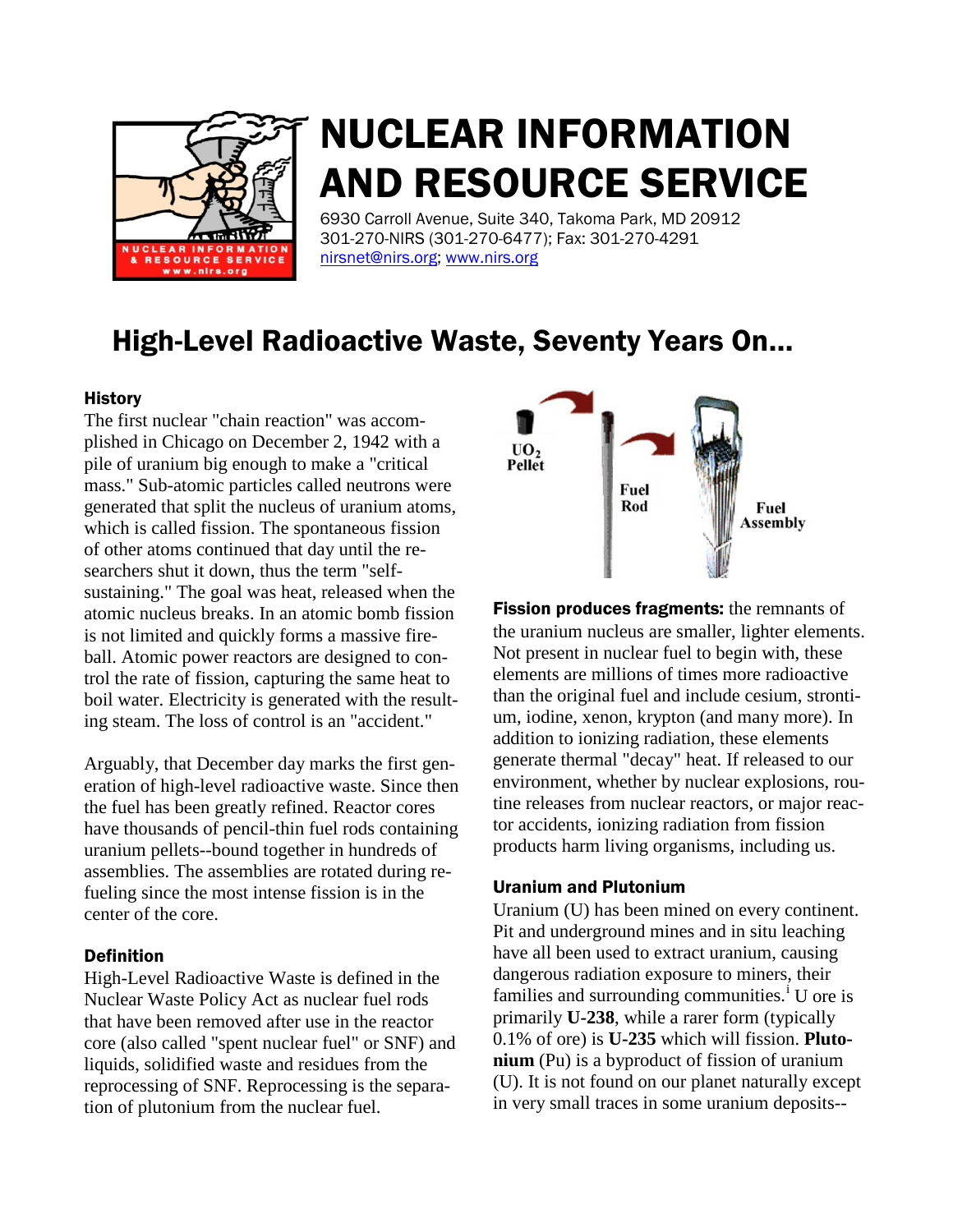indication of natural fission in the past. When a neutron hits a U-238 atom (96% of typical fuel rods) sometimes the uranium will absorb the neutron in its nucleus, resulting in transmutation of the U-238 into Pu-239. Irradiated nuclear fuel is about 1% plutonium.<sup>[ii](#page-3-1)</sup> Pu-239 is the fuel in much of the world's nuclear weapons stockpile. *Every electric power reactor makes highly radioactive waste that also contains fuel for a bomb factory.*

#### How Long?

2012 marked 70 years of human-made fission. The waste from fission will last much, much longer than the electricity that it made!

A **half-life** is the time it takes for 1/2 of any radioactive material to decay to another form.

| $U-238:$      | 4.5 billion years. |
|---------------|--------------------|
| $U-235:$      | 703,800,000 years  |
| Pu-239:       | 24,110 years       |
| Cesium-137:   | 30.7 years         |
| Strontium-90: | 28.79 years        |

The **period of hazard** is defined as 10-20 times the half-life in order to lower the total activity significantly.

#### How Much Waste?[iii](#page-3-2)

As of 2011, operation of atomic reactors in the USA had resulted in 174,000 irradiated fuel assemblies, weighing in at 67,000 metric tons of uranium (MTU). Today's nuclear reactors add about 2000 MTU to the pile each year.

The waste is currently located at 77 sites, which includes commercial nuclear reactors and four sites owned by the Department of Energy. Eighty percent is located east of the Mississippi River, and with only a few exceptions, on the site where it was generated, including those where reactors have now closed.

#### How Hot? Temperature

Uranium fuel rods in the reactor core are very hot in temperature, as well as being highly radioactive. During fission inside a fuel pellet it is well over 1000° F. The rod surface temperatures are

controlled by moving coolant taking the heat away to generate steam; if the coolant pumps stop, as at Three Mile Island and Fukushima, the temperatures inside the pellets rise quickly (less than an hour) to the melting point which is over  $3300^{\circ}$ F.<sup>[iv](#page-3-3)</sup> Stopping fission reduces the temperature, but the heat of radioactive decay of the fission products cannot be shut off. Fuel rods removed from the core, now waste, must be stored in pools with moving coolant for the first five years at the site of generation.

#### How Radioactively "Hot?" From:

<http://www.state.nv.us/nucwaste/trans/radexp.htm> Referring to unshielded irradiated fuel: "...5-year old SNF has a very high surface dose rate, as high as 25,000 to 50,000 rem/hour at one meter in air. Even 10-year old SNF has a dose rate of 10,000 to 20,000 rem/hour."

Generally 500 rems to an individual is fatal. While touching irradiated fuel is very unlikely. it is important to note that being anywhere close to this material when it is not shielded is dangerous, and if in the range of feet, quickly lethal.

#### Storage

While hot rods must be stored in liquid initially, most fuel pools at U.S. reactors are overfilled and packed tight with far more waste than they were designed to hold. Pools typically are outside reactor containment structures and also are not consistently supplied with emergency back-up power to ensure the coolant will move at all times. An accidental drain-down or boil-off could result in fuel rods melting or burning and massive radiological releases. $\overline{v}$  $\overline{v}$  $\overline{v}$  Unfortunately the federal Nuclear Regulatory Commission (NRC) allows this situation to continue.

In 2012 a federal court mandated the NRC to conduct a study of the environmental impacts of storing radioactive waste on reactor sites. An environmental impact statement may be completed by late 2014. In the interim, for the first time ever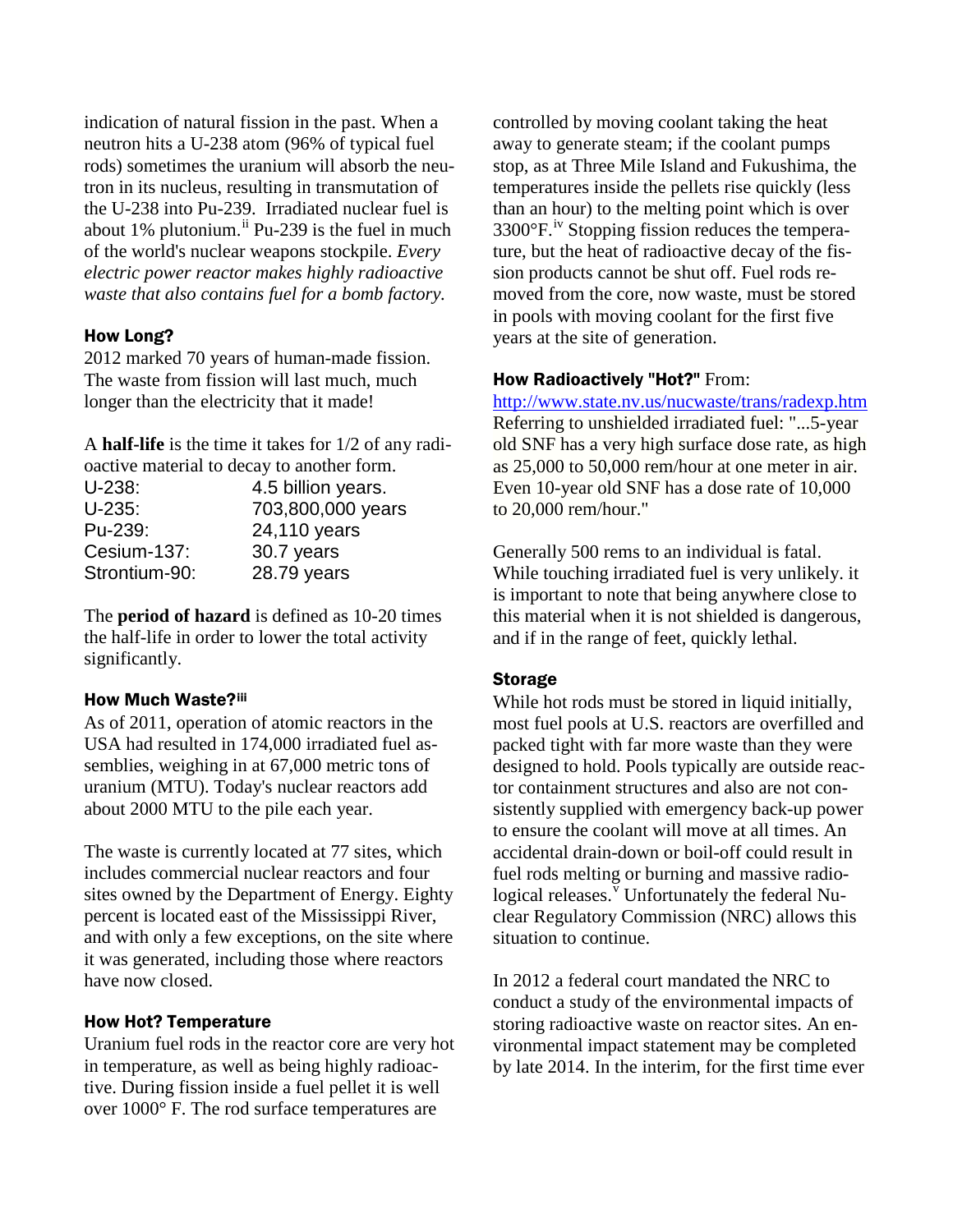the NRC's authority to license any further waste production has been put on hold.



Waste that has been cooled in fuel pools for 5 years may be transferred to **dry "casks,"** containers made of concrete and steel. The casks are placed on an outdoor concrete pad on the reactor site, rather like bowling pins. "Hardening" these casks would help protect them from extreme weather or attack.<sup>[vi](#page-3-5)</sup> Estimates put the cost of addressing the pool problem at \$5-\$7 billion nationwide.<sup>[vii](#page-3-6)</sup> Unfortunately the waste generators view dry storage as an unnecessary expense since the NRC allows overly full pools.

Approximately 73% of commercial atomic power waste is in pool storage, and the remaining 27% is stored in dry casks. 27 reactor sites had no dry casks in use in 2012.<sup>[viii](#page-3-7)</sup>

#### Off-Reactor-Site Storage

Some nuclear advocates want to put the casks on trucks, trains or barges and ship them to consolidated or centralized "interim" storage sites. Dubbed a "parking-lot dump" by activists in the 1990's, a consolidated storage site would be technically identical to dry storage on the reactor site, save for the transportation<sup>[ix](#page-3-8)</sup> between the two sites, and ostensibly a third, permanent site in the future.

Another key difference is the concentration of waste, which poses both a security concern and also a social challenge. A single Congressional District versus the seventy-seven where the waste is located today presents a serious barrier for future appropriations and other federal attention,

raising concerns that any off-reactor-site could become de facto a permanent site.

Off-site storage proposals have been defeated by local prospective "host" communities in Tennessee, Utah, New Mexico, 27 Native American Reservations, and the proposed Yucca Mountain site in Nevada.

## Disposal?

Nuclear reactors have operated in this country for more than 50 years, and yet there is no "final destination" for permanent isolation of reactor waste from our environment--a little like building a skyscraper without bathrooms!

The long-standing concept for permanent disposition is to dig a mined geologic repository and transport the waste to the site in casks. If these are "compatible" with the site the same containers would be placed in the tunnels underground. Otherwise the waste would be "recontainerized" prior to burial. Here is a representation of the concept by artist Gerry Moll:



The concept is then to close the repository. This sort of project has not been accomplished anywhere in the world. There is discussion in Finland, the one site under advanced construction, about whether such a site should be well marked with warnings (as has been assumed in the U.S.) or carefully concealed from future generations.

Such a site retains the potential for continued problems--inadvertent intrusion, intentional mining for plutonium, possible seismic, vulcan and other natural disturbance, leakage to either ground water or gaseous release.